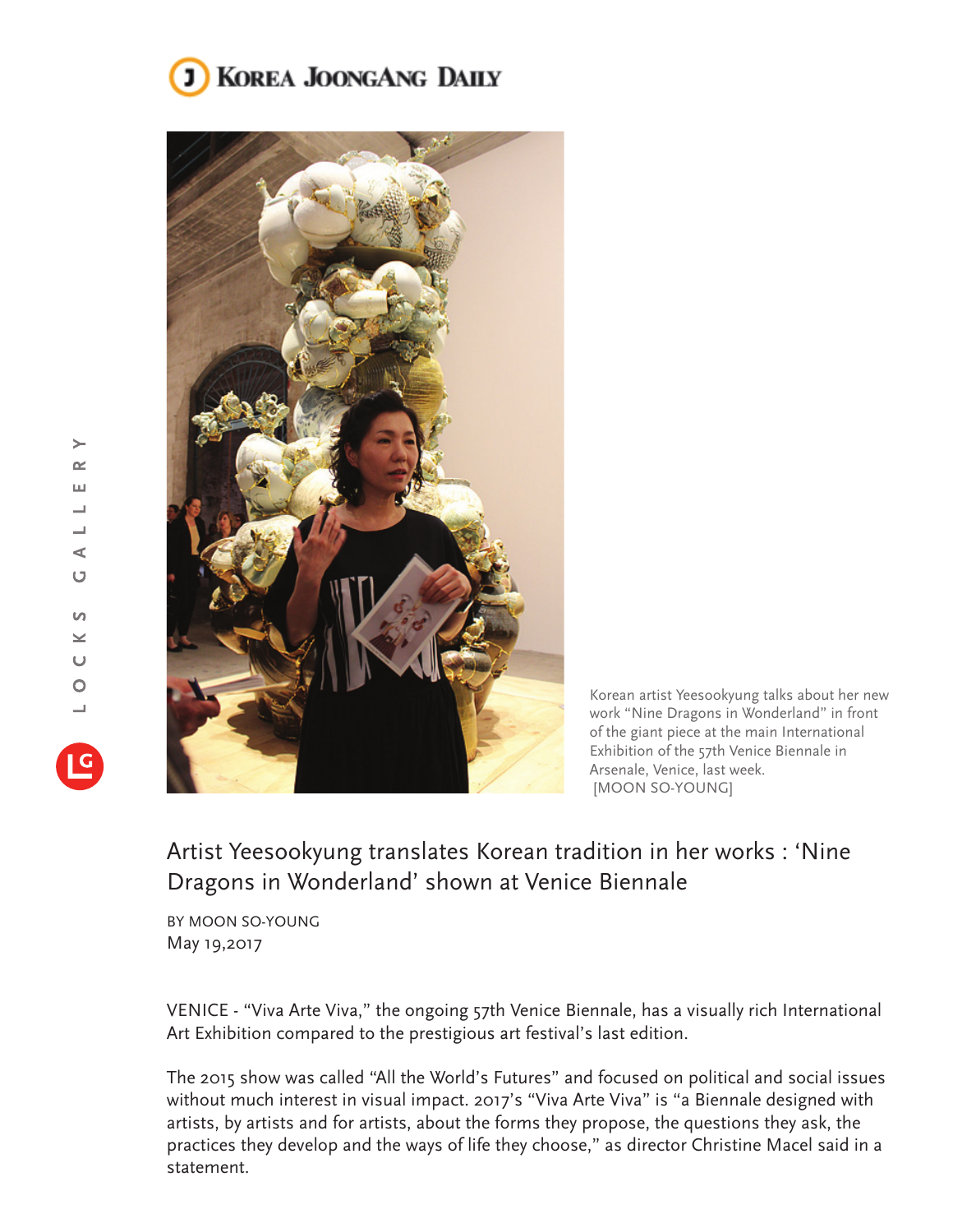Among the visually-striking artworks that lure viewers to them is Korean artist Yeesookyung's "Nine Dragons in Wonderland," a five-meter-high (16.4-feet-high) sculpture constructed with fragments of broken traditional ceramics.

For this work, shards from many types of pottery - including blue and white ware, the celadon favored by aristocrats, black-glazed ceramics and earthenware used by commoners in old Korea - are put together to make a rhythmic and organic outline. The sculpture looks like a living hybrid duplicating itself.

"I have visited more than 20 ceramics workshops across [Korea] to collect the fragments of ceramics," the artist, 54, told a group of reporters in Arsenale, Venice, one of the two venues for the Venice Biennale, on May 11.

The gigantic work is the latest of Yee's "Translated Vases" series, which she started in 2001.

"I was inspired by a documentary film that showed Korean contemporary artisans trying to perfectly re-produce Joseon-era (1392-1910) white porcelains and destroying the finished vessels they thought were imperfect," Yee said. It is a time-honored tradition for Korean potters to destroy many of their works as they come out of the kiln, keeping only the most perfect.

"Before seeing the documentary, I'd been interested in 'translation' of culture," she continued. "I once asked foreign artisans to re-create Joseon porcelains in the way they thought - a kind of translation. And seeing contemporary masters destroy their own ceramics, I thought it was a kind of struggle for a 'perfect translation,' in other words, for perfect re-creation of Joseon white porcelains.

"But is a perfect translation possible?" the artist asked. "I decided to collect the pieces of the ceramics destroyed by the master artisans and to make my own translation of traditional ceramics."

When Yee creates a "Translated Vase," she intuitively puts together the pieces of broken ceramics she has collected and then carefully fills the seams with 24-karat gold leaf. The initial flaws - the traces of patches of the ceramics pieces thrown away by its creators - turn into gorgeous details of the works with unique aesthetic effects.

Pieces from her "Translated Vase" series are in major museums such as the British Museum in London, the Los Angeles County Museum of Art (LACMA) in Los Angeles and Leeum, Samsung Museum of Art in Seoul. Many call the works a "re-interpretation of traditional art."

But Yee said she feels uneasy, when she hears that.

 $\geq$  $\sim$ ш ┙  $\overline{\phantom{0}}$ ⋖ O

 $\Omega$  $\geq$  $\cup$  $\overline{O}$  $\overline{\phantom{0}}$